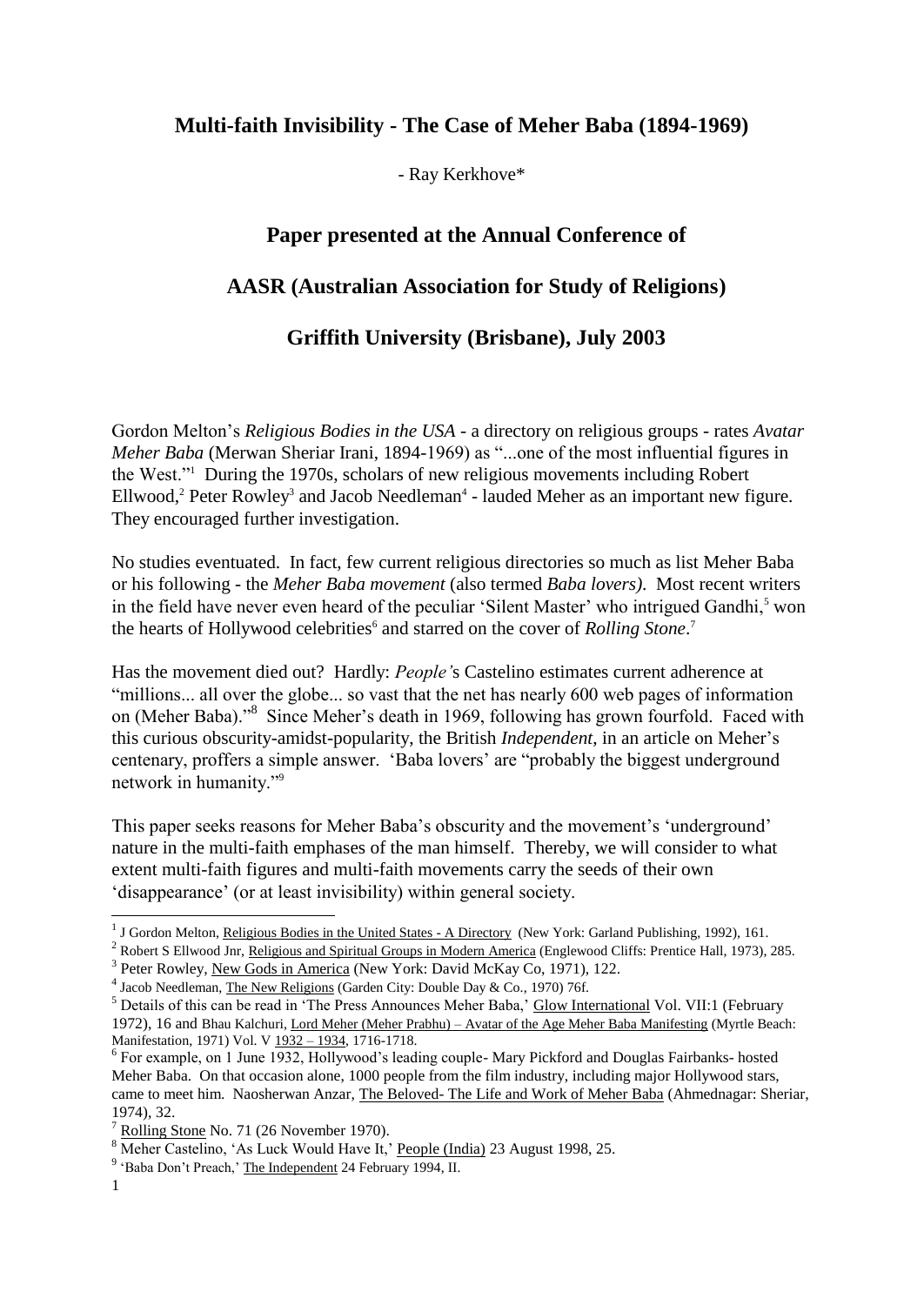#### **a. Meher Baba as a Product of Multi-faith Upbringing**

"I belong to no religion. Every religion belongs to Me... the religion I impart to all is love for God, which is the truth of all religions"- *Sayings and Messages of Meher Baba.*<sup>10</sup>

Meher Baba places himself as a multi-faith figure, and would seem to have been successful in defying 'pigeon-holing' into a specific tradition. Certainly there is still no agreement within scholarly circles as to how to place him. For example, Robert Humphreys and Ronald Ward call him 'Muslim-influenced.<sup>'11</sup> Kevin Shepherd considers him a 'Zoroastrian liberal.'<sup>12</sup> Gerald Larson and Purusottama Bilimora prefer to class Meher Baba as 'Neo-Hindu.'<sup>13</sup> Paul Brunton on the other hand categorizes him as 'Christian Revivalist-influenced.<sup>'14</sup>

It is not unusual for Indian 'holy men/ women' to defy religious categorization. For centuries, the cults and schools surrounding India's 'Masters,' whether they are perceived as Hindu *Sadgurus*/ *Avatars*, Muslim *Harzrats/ Qutbs* ('Perfect Masters'), Sikh *Gurus* or Christian Saints, betrayed fairly identical emphases.<sup>15</sup> In this sense, if in nothing else, the 'Indian founder/ Guru' tradition is multi-faith. Anil Sooklal finds Indian examples of multi-faith 'Masters' at least as far back as the Middle Ages.<sup>16</sup> Nanak, Kabir, Eknath and Ramakrishna are good examples.

In some regards, multi-faith standing characterizes founders of many new religions – most especially those that appeared in a multi-faith environment. Joachim Wach noted many parallels between the actions and emphases of "religious founders" in such contexts.<sup>17</sup> This has sparked on-going debate on the suitability of various multi-faith labels for founding figures: "prime mediator,"<sup>18</sup> "the hierophant," "the Divine Man;"<sup>19</sup> "the exemplar."<sup>20</sup>

<sup>&</sup>lt;sup>10</sup> Perin Jasumani (comp.), Gift of Love: Sayings and Messages of Avatar Meher Baba (Ahmednagar: Avatar Meher Baba perpetual Public Charitable Trust, 1994), 2.

<sup>&</sup>lt;sup>11</sup> Robert Humphreys & Ronald Ward, <u>Religious Bodies in Australia – A Compregensive Guide</u> (Melbourne: Humphreys & Ward, 1995), 227-228.

<sup>&</sup>lt;sup>12</sup> See Kevin R. D. Shepherd, <u>Meher Baba, an Iranian Liberal</u> (Cambridge: Anthropographia, 1986).

<sup>&</sup>lt;sup>13</sup> Purusottana Bilimora, Hinduism in Australia (Melbourne: Spectrum, 1989), 32, 36-37; and Gerald James Larson in his India's Agony Over Religion SUNY Series in Religious Studies (New York: State University of New York Press, 1995), 135, 137.

<sup>&</sup>lt;sup>14</sup> Paul Brunton, *The Notebooks of Paul Brunton Vol. II (New York: Paul Brunton Philosophic Foundation, 1987)*; Note 5:128 (p. 129).

<sup>&</sup>lt;sup>15</sup> See Daniel E Bassuk, Incarnation in Hinduism and Christianity: The Myth of the God-man (London: Macmillan, 1987) 105f, 157f, Brian Hutchinson, 'The Divine Figure in the Transmission of Religious Tradition,' ed. Raymond Brady Williams, A Sacred Thread: Modern Transmission of Hindu Tradition in India and Abroad (Edison: ANIMA Publications, 1992), 103, 115; Lise F. Vail, 'Founders, Swamis and Devotees: Being Divine in North Karnataka,' and Raymond B. Williams, 'The Holy Man as the Abode of God in the Swaminarayan Religion,' in Joanne Punzo Waghorne & Norman Culter (eds.), Gods of Flesh, Gods of Stone: The Embodiment of Divinity in India (New York: Columbia University Press, 1996), 6, 123f, 131, 143-4f.

<sup>&</sup>lt;sup>16</sup> Anil Sooklal, 'The Guru-Shishya Parampara - A Paradigm of Religio-Cultural Continuity,' Journal for the Study of Religion Vol. III (September 1990), 17-21.

<sup>&</sup>lt;sup>17</sup> Joachim Wach, 'Types of Religious Authority,' Sociology of Religion (Chicago: Phoenix, 1944), 341-344.

<sup>&</sup>lt;sup>18</sup> John Hicks, 'Jesus and the World's Religions', in John Hicks (ed.), The Myth of God Incarnate (Philadelphia: Westminster Press, 1977), 169-171, 181.

 $19$  David Lenz Tiede, 'The Charismatic Figure as Miracle Worker,' SBL Dissertation Series 1 (St. Paul: Society of Biblical Literature, 1972), 1-14, 241f.

<sup>&</sup>lt;sup>20</sup> John Stratton Hawley, ed., **Saints and Virtues** (Berkeley: University of California, 1987), xiv.

<sup>2</sup>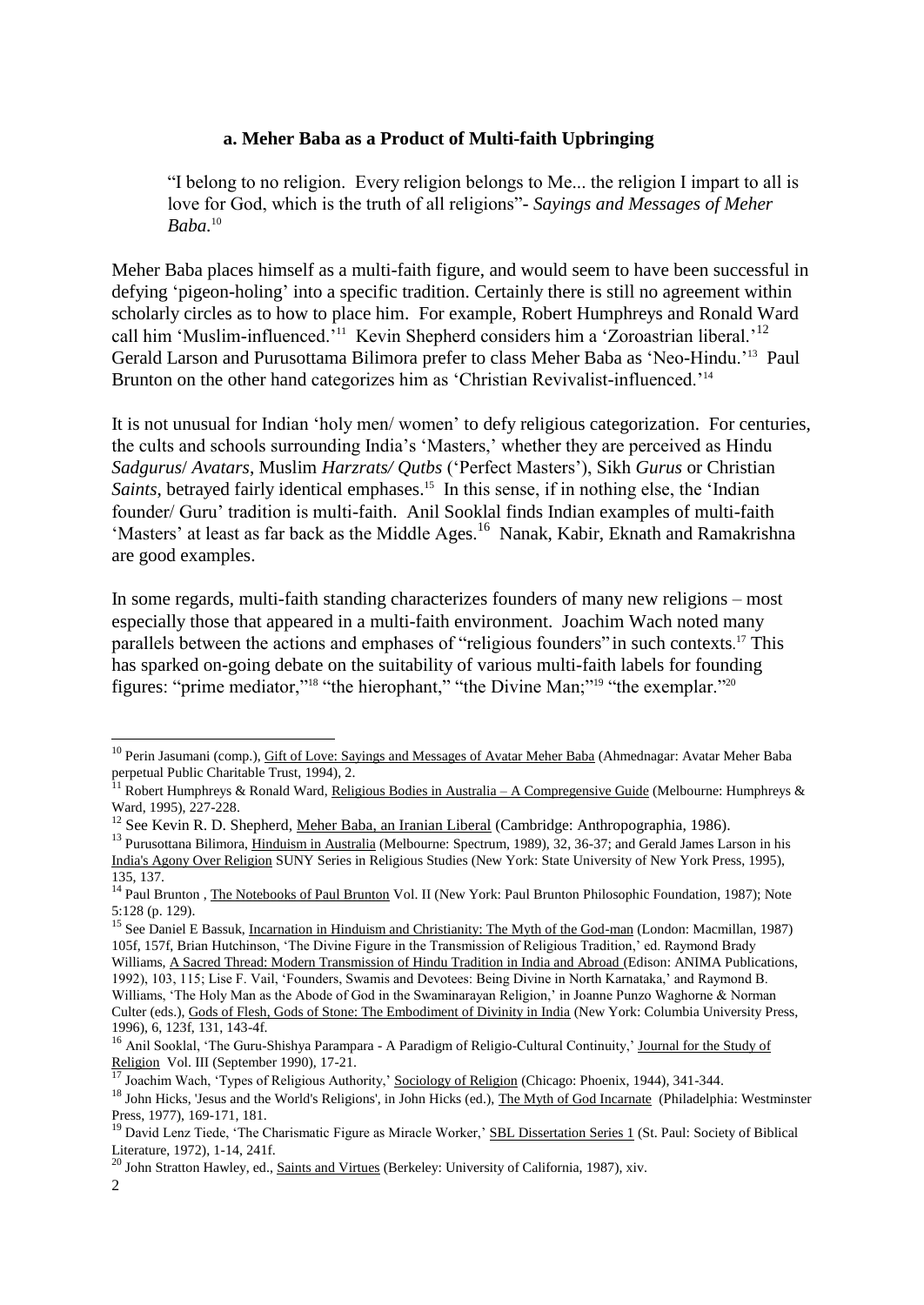In any case, certain regions of India present a religious polyglot, $^{21}$  even if Indian 'tolerance' is more mythical than real.<sup>22</sup> Meher Baba's hometown of Pune particularly exemplified this situation. It had a broad mix of faiths.<sup>23</sup> His school friends, teachers, and neighbours were therefore diverse - Zoroastrians, Muslims, Hindus, Christians, 'primal' religionists (folk religionists/ animists)<sup>24</sup> and occasionally Theosophists, Buddhists, Sikhs, Jews and Jains.<sup>25</sup>

Merwan Irani's parents and relatives were themselves outsiders (*Iranis -* recent migrants from Iran). His father followed an eclectic form of Zoroastrian mysticism (Kaivanite 'Theosophy') and had friends and colleagues from many different religions. The young Merwan also had an entirely Christian (Roman Catholic) schooling, under the instruction of German monks.<sup>26</sup>

At this time, most Parsis in India kept themselves current with the fads of Western civilization - imagining themselves to be British 'white Aryans,' distinct from the 'brown' Indian populace.<sup>27</sup> Given this kaleidoscopic environment, it comes as no surprise that by his mid-teens, Merwan was writing English fiction for *John Bull* yet also composing Muslimstyle *ghazals* and Hindu-style *abhangas* for orthodox Parsi newspapers - combining phrases and terms from four different languages and five different religions.

In the polyglot world Meher Baba grew up in, he – almost necessarily - drew his "spiritual Masters" from diverse traditions. One - Tajuddin Baba (1861-1925) was recognised as a Chisti (Sufi Muslim) *Qutb*; two - Upasni Maharaj (1870-1941)- a *brahmin*- and Narayan Maharaj (1885-1945) are considered representative of the dominant Maharasthran Hindu *bhakti avadhuta* tradition - Datta cult *Avatars.*<sup>28</sup> Another (Hazrat Babajan, c.1790-1931) was allegedly a Qalandari Sufi but was intriguingly influenced by Turkic Shamanism.<sup>29</sup> The last of Meher's main Masters - Shirdi Sai Baba (c.1836-1918)- spanned both Datta cult Hinduism and Chisti Sufism.<sup>30</sup>

These Masters *during their own lives* had mixed (Hindu - Muslim) lineages. In fact, even the greatest figures of their own lineages (Tukaram, Eknath etc.) had Masters and influences from several faiths. Thus in Meher's situation we seem to be dealing with a tradition of

<sup>&</sup>lt;sup>21</sup> J Gordon Melton is fond of stressing this. See his Religious Bodies in the United States, 161.

<sup>22</sup> See Rev. Martin Forward, 'Gods, Guides & Gurus,' Aeropagus Vol. 6: 3 (1993), 38-40.

<sup>&</sup>lt;sup>23</sup> Eckehard Kulke, The Parsees in India - A Minority as Agent of Social Change (Delhi: Vikas Publishing Press, 1974), 141.

<sup>&</sup>lt;sup>24</sup> A primal Animism pervades the folk religion of Pune's street culture. It is especially noticeable at the burial shrines of saints. John M. Stanley, 'Gods, Ghosts and Possession,' in Eleanor Zelliot & Maxine Berntsen (eds.), The Experience of Hinduism: Essays on Religion in Maharashtra (Albany: State University of New York Press, 1988), 30-1, 35-47.

<sup>&</sup>lt;sup>25</sup> Meher Baba's closest childhood friends included a Gaonese Christian (Louis Veegus), a Buddhist (Ramnath) and Muslims such as Abdul Munsiff Ghani. See Bhau Kalchuri, Lord Meher (Meher Prabhu)- Avatar of the Age Meher Baba Manifesting (Myrtle Beach: Manifestation, 1971) Vol. I, 1894 - 1922, 166, 186.  $26$  ibid., 175-6.

<sup>&</sup>lt;sup>27</sup> Eckehard Kulke, The Parsees in India- A Minority as Agent of Social Change, 141.

<sup>&</sup>lt;sup>28</sup> Dr. S. N. Tipnis, Contribution of Upasni Baba to Indian Culture (Sakuri: Sri Upasni Kanya Kumari Sthan, 1966), 4, 11 & Dr. Shankar Mokashi-Punekar, Avadhoota Gita with English Translation by Shree Purohit Swami (New Delhi: Munhshiram Manoharlal, 1979), 21, 32-33.

<sup>&</sup>lt;sup>29</sup> Kevin Shepherd, <u>A Sufi Matriarch: Hazrat Babajan (Interculturl Research Series of Anthropography</u> No.1 (Cambridge: Anthropographia, 1986), 32, 62-63 and A. Ghani Munsiff, Hazrat Babajan (Pune: meher Era, 1981), 23-25.

 $30$  Antonio Rigopoulos, The Life and Teachings of Sai Baba of Shirdi (Albany: State University of New York, 1993), 49f.

<sup>3</sup>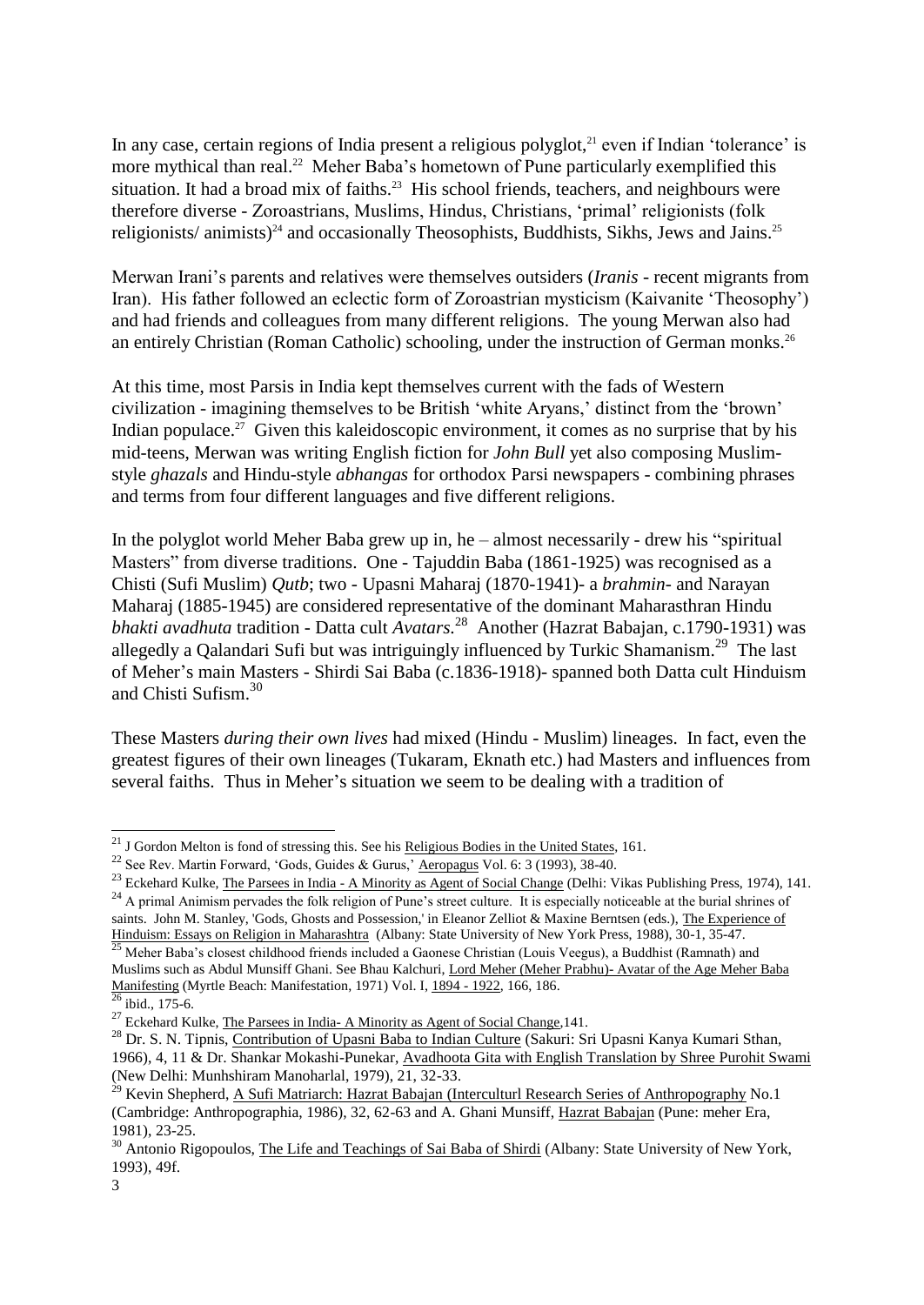eclecticism that was long established, flourishing in Maharastra from the 12th - 16th centuries onwards.<sup>31</sup>

#### **b. One Size Fits All? Universalism as Invisibility**

To comfortably straddle several faiths, many historic figures of the past developed a creed sufficiently generalised to accommodate the essential features of each. This usually emanates as an insipid, flavourless fog that barely outlives its creator. An alternative approach - and usually the more durable – seems to have been a type of aggressive universalism, denying the validity of apparent diversity.

Meher Baba apparently favoured the latter stance. In his view, the differences that split religions into "narrow groups" were "superficial and ultimately false."<sup>32</sup> They did not represent spirituality. Rather, they were in his view man-made aberrations - created and perpetuated through "ignorance, prejudice and selfishness." He considered much of what passed for religion as a lifeless shell far removed from its intrinsic unity: "...an archaeological department trying to preserve things which only resuscitate the past. The living spirit (is) absent...."<sup>33</sup> In fact, Meher believed the world's religions had moved so far from their inner oneness that "it is time that (all) religion should go, to make room for God."<sup>34</sup>

This stance led him to some unusual conclusions about the inter-faith process. Even though he promoted "rich diversity of expression" in spiritual and cultural matters,  $35$  he could not believe such diversity denoted separate realities. Creeds were just "the so-called religions." Their differences were illusory:

"*You are already parts of the one life* and as such, brotherhood is not something which is brought into existence through laborious efforts, *but is the supreme FACT*, which claims your recognition and wholehearted allegiance, as soon as you have the candidness and courage to face the Truth."<sup>36</sup>

When one of Baba's followers, yogi Bharati (who commanded a vast Yoga school in his own right), was called to chair the Parliament of Religions at Swami Shivananda's ashram, Baba was displeased. He sent Bharati the following message: "these conferences, societies and functions *murder* spirituality."<sup>37</sup> Later, when Bharati returned, Meher told him that "conferences cannot unite mankind... *words* have failed." That, Baba explained, was why he remained silent (for forty-four years) and preferred to emphasise love: "the awakening of the heart alone can achieve it" (i.e., religious unity)... I am the Silent Awakener."<sup>38</sup> In the next

 $31$  N. K. Wagle, 'Hindu-Muslim Interactions in Medieval Maharastra,' in Gunther-Dietz Sontheimer & Hermann Kulke, Hinduism Reconsidered (New Delhi: Manohar, 1997), 148f.

<sup>32</sup> Meher Baba, 'The New Humanity,' Discourses (Ahmednagar: Adi K Irani, 1939 - 1945), 7.

<sup>&</sup>lt;sup>33</sup> Meher Baba, 'Message to Reporters and Press Representatives aboard 'Bremen' New York on 19-5-1932,' Adi K Irani, comp., Messages of Meher Baba Delivered in the East and West (Ahmednagar: Adi K Irani, 1945), 84.

<sup>&</sup>lt;sup>34</sup> Meher Baba, 'God and Religion,' in Messages of Meher Baba Delivered in the East and West, 65.

<sup>&</sup>lt;sup>35</sup> Meher Baba, 'The Unity of All Life,' in Messages of Meher Baba Delivered in the East and West, 75. <sup>36</sup> ibid., 74.

<sup>37</sup> Bhau Kalchuri, Lord Meher Vols. XI - XII 1952-1954, 4112.

 $38$  ibid.

<sup>4</sup>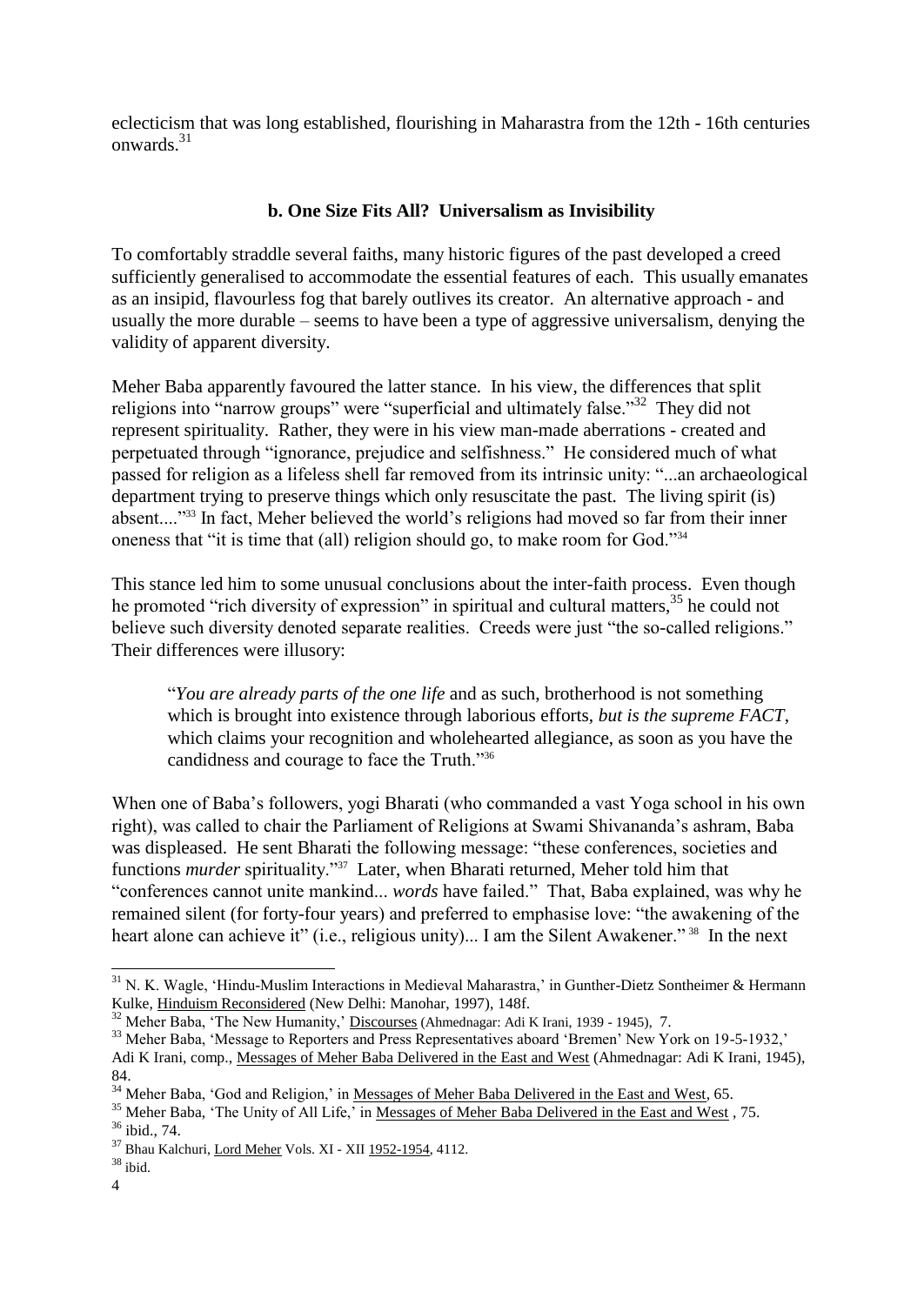six sections we will examine the agenda through which Meher Baba tried to implement this 'silent awakening' about religious unity, and how this generated his own, and his movement's invisibility.

#### **c. No Practices: Pursuit of the Ordinary**

One of Meher Baba's most radical emphases was abandoning set religious practices. As Bhau Kalchuri, a major disciple, summarises:

"The (spiritual) path is *not open* to them who put on robes, meditate and repeat mantras mechanically, preach dogma, perform rites, and pose as if they are spiritually advanced"

"The way of the path is made of love - not rituals; longing - not ceremonies; honesty - not orthodoxy; surrender - not teaching; sacrifice- not preaching; forgiving - not meditating; being divinely intoxicated - not repeating mantras."<sup>39</sup>

Meher insisted: "I lay down no precepts"<sup>40</sup> - "no prayer, no meditation, only love me."<sup>41</sup> Even this last element had to be invisible: "the flame of love within does not even give out smoke for others to see...."<sup>42</sup>

Although Meher's key writings such as *Discourses* offer detailed guidelines on prayer, meditation and chanting, he believed this was for later centuries, when his 'spiritual presence' will be less accessible. Such practices, as his *Discourses* states, are distractions used by aspirants to avoid the 'real (spiritual) task' of meeting life "fully and adequately, without being overpowered by the opposites."<sup>43</sup>

What this meant, as Meher's disciples discovered through the various 'mundane' tasks he set them, was that spirituality as envisaged by Meher Baba had to be pursued in the daily challenge of *ordinary living*:

"The best way to cleanse your heart and to prepare for the stilling of the mind is to *lead a normal life in the world. Living in the midst of your day-to-day duties, responsibilities, likes and dislikes* becomes the very means for the purification of your heart."(italics mine) $44$ 

<sup>&</sup>lt;sup>39</sup> Bhau Kalchuri, Avatar of the Age Meher Baba Manifesting (Myrtle Beach: Manifestation, 1985), 82.

<sup>40</sup> Meher Baba, 'Universal Message,' ed. Jamshed B. Mistry & J. Flsgg Kris, Meher Baba Calling (n/p, 1964), 81.

<sup>41</sup> Bhau Kalchuri, Lord Meher Vols. VII & VIII 1940-1945, 2818.

<sup>42</sup> ibid., Vols. XIII - XIV 1954-1956, 4528.

<sup>43</sup> Meher Baba, Discourses, 15.

<sup>44</sup> Charles Purdom, The God-Man (London: GeorgeAllen & Unwin, 1964), 286.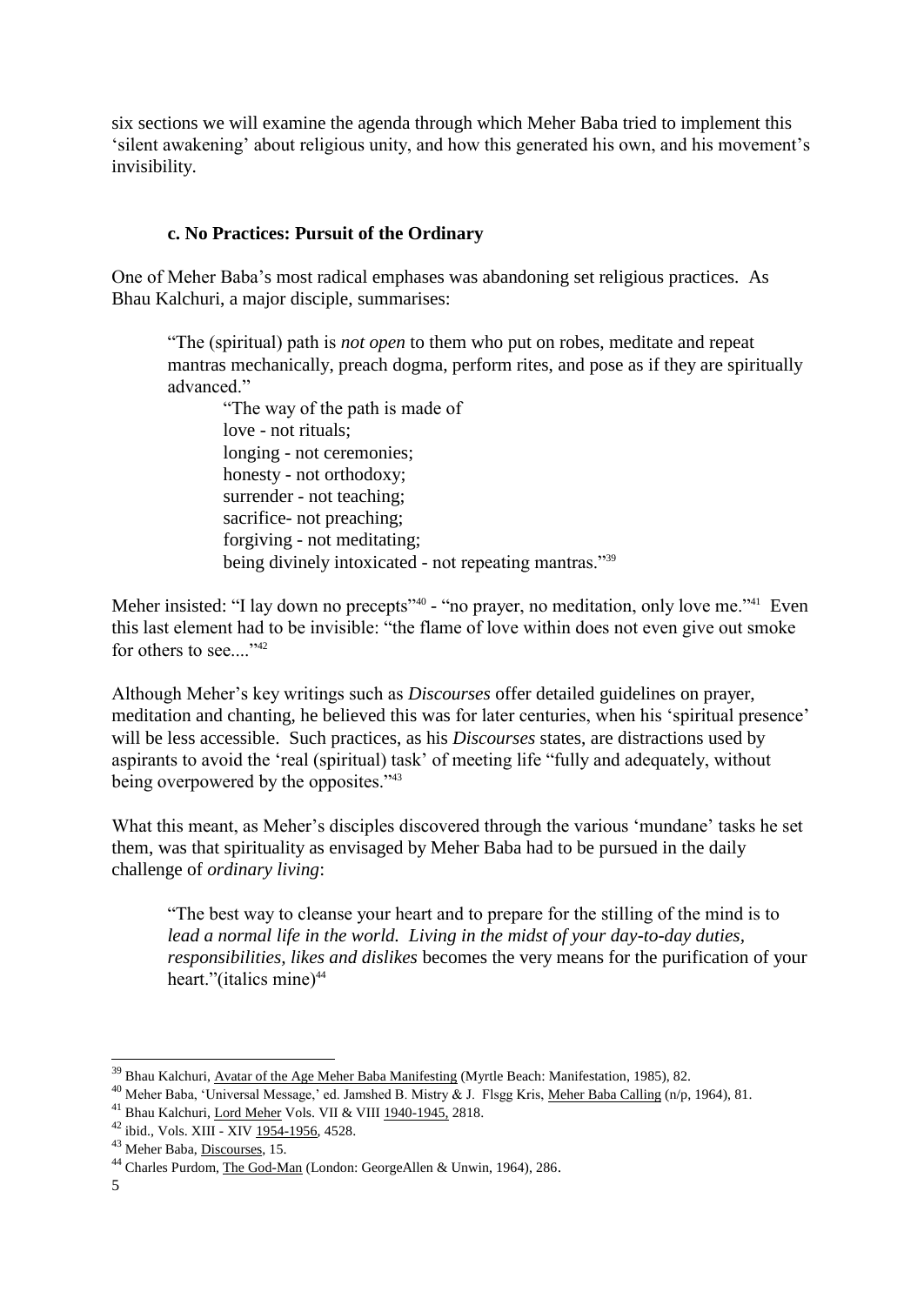Naturally, such an 'ordinary path' is no different (except, perhaps, in its aim) from secular life. *Neither was it specific to any particular faith.*

Meher Baba had a similar attitude to rites and dogmas. He found such specifics too limiting, no doubt on account of their single-faith nature. The main reason he gave for avoiding specific creedal statements and ceremonies was their "superficial and ineffective (nature)... positively harmful and misleading."<sup>45</sup> The earliest accounts on Baba's life - *Ramjoo's Diaries, The Combined Diary* and *Life in a Hut -* show that he gradually created circumstances through which his Brahmin disciples halted their dietary customs<sup>46</sup> and his Muslim and Zoroastrian disciples ceased their set prayers and rites. When his Brahmin contingent would not volunteer for kitchen duties on 'religious grounds' and demanded separate eating arrangements, Meher deliberately placed a non-Brahmin on kitchen duties and compelled his Hindu followers to either eat with everyone or leave him altogether.<sup>47</sup>

#### **d. No Uniformity**

"Spirituality is neither restricted to, nor can it be restricted by, anyone or anything, anywhere, at any time. It covers all life for all time"- Meher Baba, from *Glimpses of the God-man.*<sup>48</sup>

As his attitude to religious practices shows, the 'Parsi Prophet' was extremely hesitant about limiting spirituality to prescribed activities or statements. Believing the spiritual journey to be fundamentally individual, he encouraged the development of personalised practices: "give up all forms of parrotry. Start practicing what you truly feel to be true."<sup>49</sup>

Attempts to restrict or standardise spiritual practice were consequently frowned upon during Meher Baba's life. When an Andhra leader, Mr. Dhanapathy, offered to vet his region's correspondence to Meher, the 'Silent Master' would not allow it: "Don't try to bind my lovers... Everyone should have free scope for the expression of his love."<sup>50</sup>

Dread of 'standardisation' is so marked amongst current Baba lovers that any convention creeping into one segment of the movement is quickly undermined by non-conformity on the part of the rest of the group. In Australia today, I have noted that regular 'Baba meetings' and regular celebrations are few. Even these sporadic events are attended by only the tiniest fraction of the total adherence (as little as 5 persons in the major capital cities and major centres, despite local groups of 150 - 300 persons). When Anne Cushman and Jerry Jones surveyed religious practices at Meherabad (the main Baba centre in India) as part of their guide to the sub-continent's major gurus and ashrams, they immediately noted how, in contrast to most Indian centres:

1

<sup>&</sup>lt;sup>45</sup> Meher Baba, 'God and Religion,' in Messages of Meher Baba Delivered in the East and West, 65.

<sup>46</sup> For instance, he forbade his Brahmin disciples from eating naked to the waist, as was their custom.

<sup>&</sup>lt;sup>47</sup> Bhau Kalchuri, Lord Meher Vol. III 1925-1929, 869-870; and Gangaram Linbaji Pawar et al, The Combined Diary:

Includes Padri's, Pawar's, Pandola's, Naridshaw's and Chanji's, Covering the Folloing Periods in Continuation of the First Part of 'Two Years with Meher Baba' (Meherabad: MSS, 1924-1926) (21 October 1926), 376.

<sup>&</sup>lt;sup>48</sup> Bal Natu, Glimpses of the God-man Meher Baba (Walnut Creek: Sufism Reoriented, 1977), Vol. 1 1943 - 1948, 218. <sup>49</sup> Meher Gazette Vol.2: V (Nov - Dec 1933), 3.

<sup>50</sup> Bhau Kalchuri, Lord Meher., Vols. XIII - XIV 1954-1956, 4538.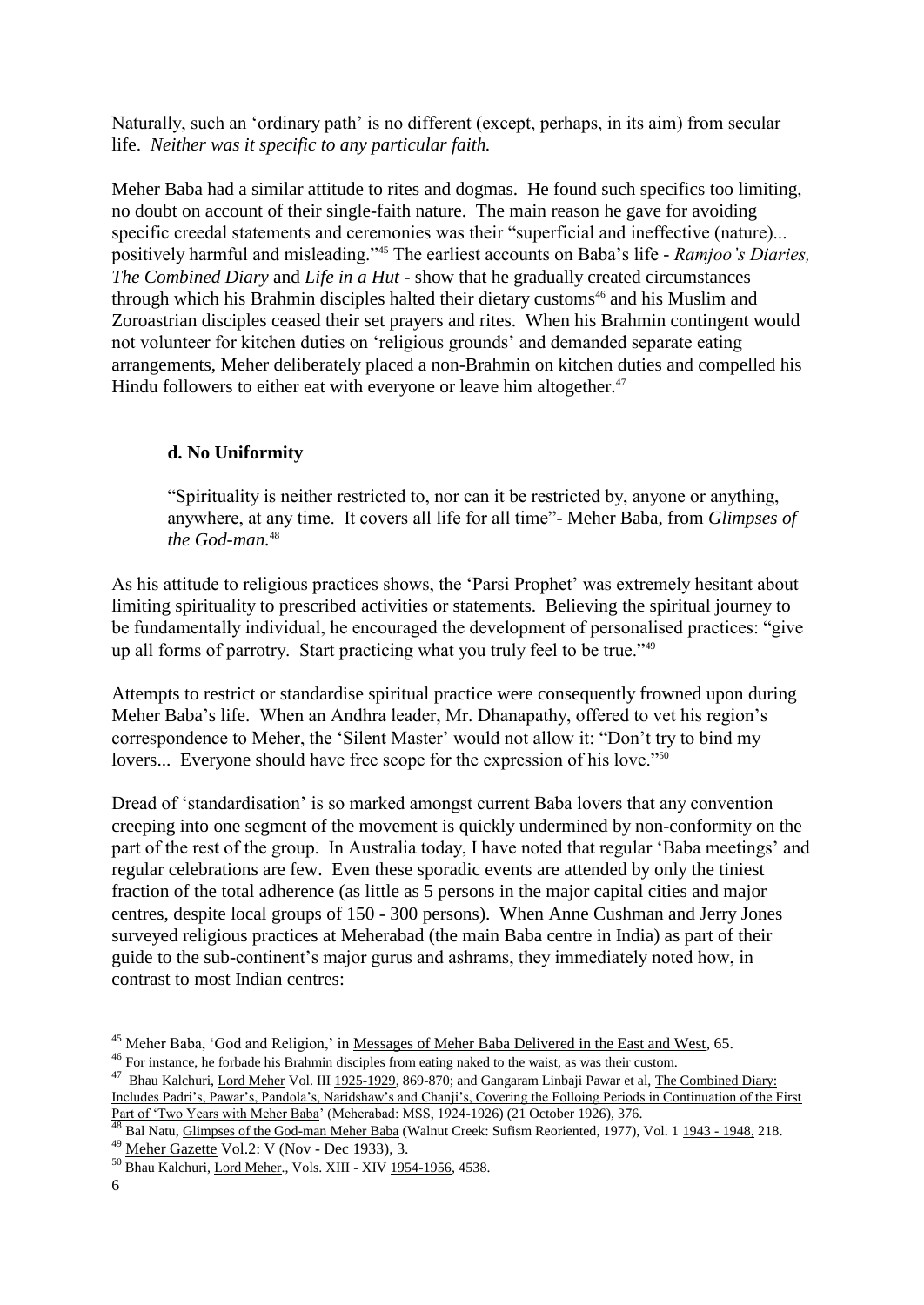"You won't find much in the way of structured programs... What you will find is a warm and peaceful environment with plenty of time to pursue your own practice... Meherabad is unstructured; you are encouraged to pursue your personal development in whatever way is best for you."<sup>51</sup>

This lack of set practices and precepts has meant that some 'Baba lovers' are vegetarians whilst others are strongly carnivorous; some are professionals and heads of major businesses; others are Alternative 'drop-outs.' Some meditate and pray; others never engage in anything resembling 'religious practice.' Equally, there is a wide range of faith-orientation amongst 'Baba groups- some being openly Christian, Hindu or 'New Age;' others refusing to align with any tradition. Despite this, most would consider their lifestyle as being 'in the spirit' of their Master.

#### **e. No Outer Signs**

In 1924, some of Meher's early disciples moved that the group devise their own religious symbol. Baba immediately vetoed the notion:

"We are not a society. *Any mark of distinction* would rob us of our independence and would prove a binding to restrict our minds."<sup>52</sup>

It was a significant point. As the disciples soon came to realise, Baba was out to quash everything that gave a sense of division or exclusiveness. Even long hair, shaved heads and beards had to be discarded by his closest followers, as he felt it gave them a 'renunciate' look. He would likewise reprimand yogis for appearing before him in saffron robes:<sup>53</sup>

"When you wear *sadhu* (renunciate) clothes, indirectly you court respect. A false sense of advancement in spirituality is liable to be created when you try to lead a life in some other way than that of the common people."<sup>54</sup>

It does seem that Meher himself tried his best not to 'stand out.' He shaved and often kept his long hair curled up under his hat. In France he dressed French. In America he dressed like an American (Kansas City news reporters found him wearing "a Depression suit... dull brown suede (shoes)" when traversing the US in 1932),<sup>55</sup> whereas in India he was attired as an average Parsi. Likewise, he donned a neat suit to mix with 'high society,' but wore rough, tattered cottons when traveling amongst ordinary people in the Indian countryside. In India he ate *dhal* and rice; in Australia and Europe he ate chips, Spam and corn flakes.

Followers of Meher Baba today are camouflaged by a similar 'normalcy'. There are no distinguishing features in their lifestyle. Most will have photographs or books of Meher Baba in their homes, but few dare to carry such identity into the public sphere. In fact, 'famous'

<sup>&</sup>lt;sup>51</sup> Anne Cushman & Jerry Jones, From Here to Nirvana - the Essential Guide to the Yogis and Gurus, Ashrams and Temples of Spiritual India (2nd Edition, London: Rider, 1999), 175, 178.

<sup>&</sup>lt;sup>52</sup> Bhau Kalchuri, Lord Meher Vol. II 1922-1925, 609.

<sup>&</sup>lt;sup>53</sup> ibid., Vols. XIII & XIV 1954-1956, 4710-11.

<sup>54</sup> Meher Baba, ed. Eruch Jessawala & Rick Chapman, Darshan Hours (Berkeley: The Beguine Library, 1971), 21.

<sup>&</sup>lt;sup>55</sup> 'Baba to Give Up His Uh,' Kansas City Evening Star Kansas City: 27 May 1932.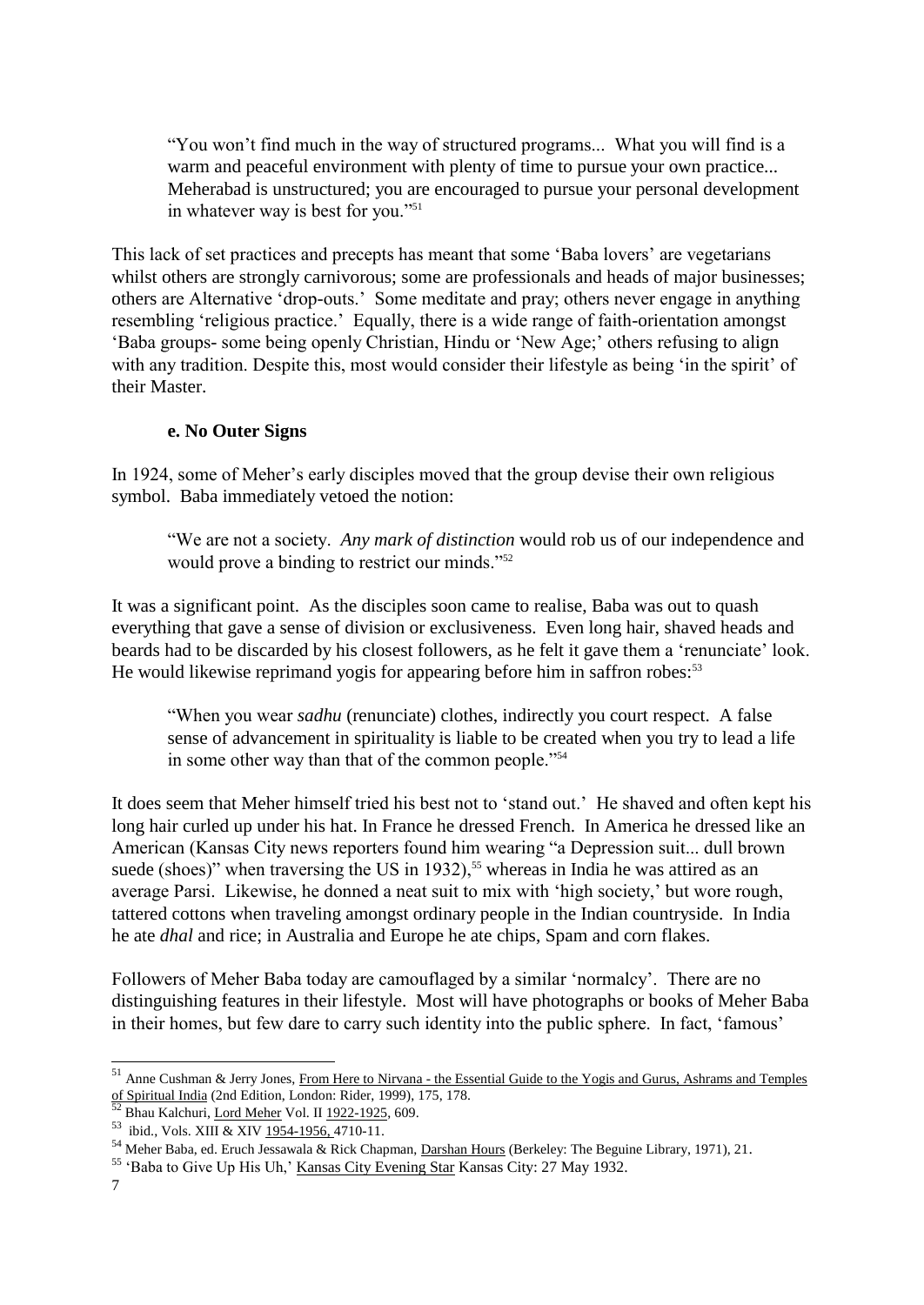Baba lovers (and there have been quite a few: singers Pete Townsend and Tuck and Patti, playwright Stephen Miller, screenwriter Patrick Meyers) are noted for their secrecy (or reluctance) about revealing their faith.<sup>56</sup>

It is worth noting that Meher encouraged his followers to blend into their religious surrounds - continuing in the religions of their birth. He even sanctioned some followers abandoning all books and photos of him and 'keeping Me in your heart' if their spouse or community found such objects offensive. Some of his closest disciples such as Elizabeth Patterson and Dr Munsiff Ghani played a leading role in Christian and Muslim organisations (the local Anglican Church in Elizabeth's case and a Sufi society in Ghani's case).<sup>57</sup>

#### **f. No Organisations, No Centres**

In 1956, Filis Frederick conducted the first sociological survey of the Meher Baba movement. This was in the United States. By that time, the movement had been flourishing on American soil for twenty-five years, producing a number of groups, yet to Frederick's dismay, she found no 'Meher Baba organisations.' Only one body seemed to have a glimmer of structure - the *Universal Spiritual League in America Inc.* Frederick found that even this was nothing more than a legal device created to aid Meher's visits. It had no on-going membership, meetings or hierarchy.<sup>58</sup> Generally, Frederick's encounter with the 'Baba movement' consisted of undefined clusters of individuals who "voluntarily decided to get together regularly" to share their mutual interest in Meher Baba. She could not calculate how many 'Baba groups' existed because *no Baba followers were keeping a tally - there was no overseeing body*. 59

Twenty years on, Ann Johnson was still finding 'Baba lovers' (in this case in the UK) "loosely organised,"<sup>60</sup> whilst Robert Ellwood's explorations of the Californian 'Baba scene' turned up nothing but:

"informal fellowship ...scattered groups, usually meeting in Meher Baba bookstores (run by enthusiasts without much financial profit) or private homes. No permission to organise or join is needed."<sup>61</sup>

Meanwhile, Naosherwan Anzar, a Parsi publisher in New York, was not even convinced that 'Baba lovers' could be classed as a 'religious movement:'

"There are no set conditions or rules to be a Baba-lover and as such there is no violation and thereby no such thing as expulsion or excommunication...."<sup>62</sup>

<sup>&</sup>lt;sup>56</sup> Danny Sandford, 'The Guiding Light,' Glow International May 1986, 11-17.

<sup>&</sup>lt;sup>57</sup> Allen Y. Cohen, The Mastery of Consciousness (New York: Colophon, 1977), 152.

<sup>58</sup> The League existed solely to make Merwan's travel possible. The McCarthy-influenced US government at that time demanded such bodies exist, as a means of controlling the movements of foreigners. Filis Frederick, 'The Meher Baba Group: A Sociological Study' (transcript of 1956 paper), The Awakener Vol. XXI: 1 (1984), 39-40. <sup>59</sup> ibid., 33, 35.

<sup>60</sup> Ann Braden Johnson, 'A Temple of Last Resorts: Youth and Shared Narcissisms,' Marie Coleman Nelson (ed.), The Narcissistic Condition (New York: Human Sciences Press, 1977) 31-32, 38, 60.

<sup>&</sup>lt;sup>61</sup> Robert S. Ellwood, Religious and Spiritual Groups in Modern America, 284-5.

<sup>&</sup>lt;sup>62</sup> Naosherwan Anzar, 'Moving Towards God,' Glow International (August 1977), 2, 32, 34.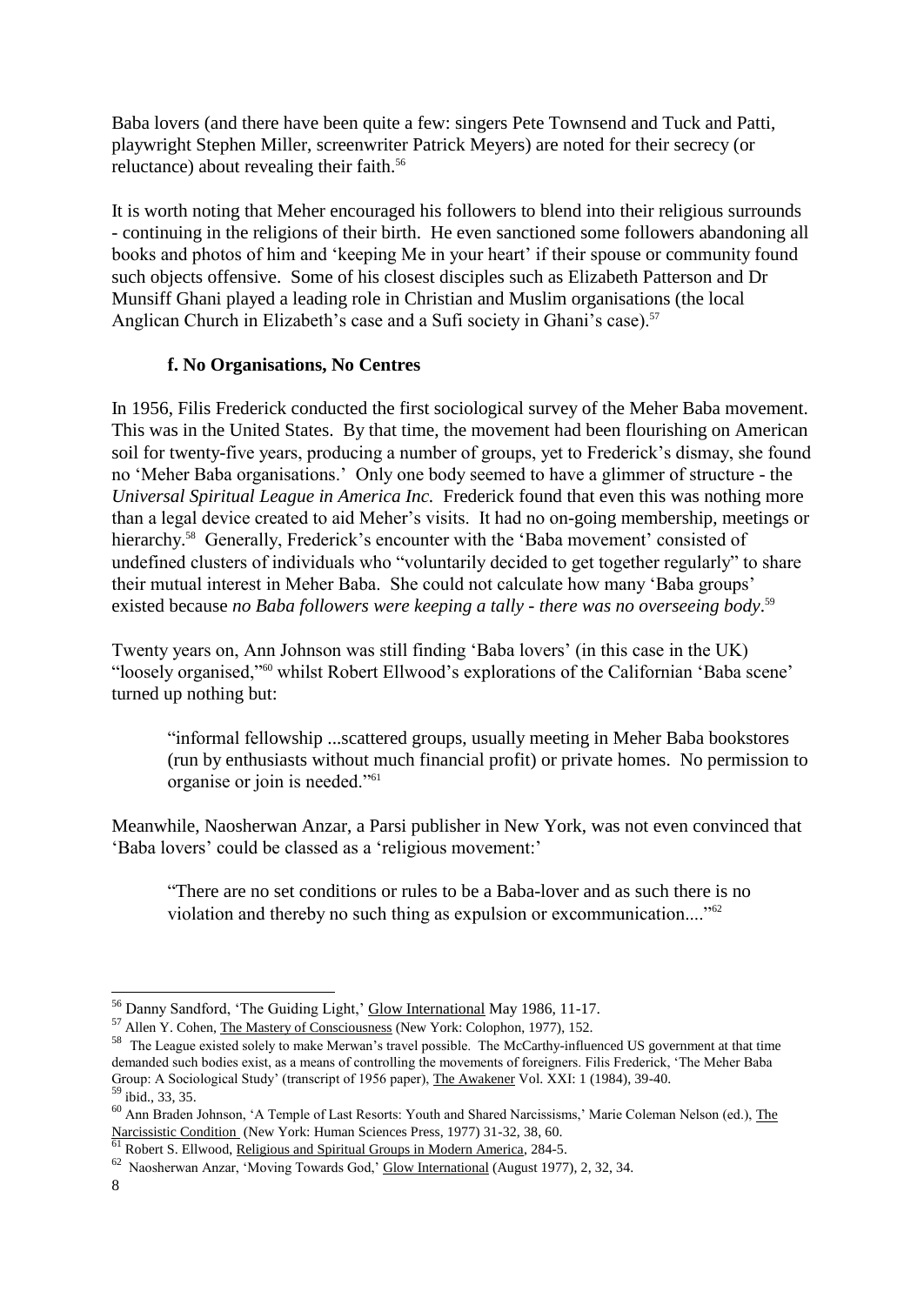All this grew out of Meher Baba's express wish not to establish another "cult, society or organisation, nor ... (a) new religion."<sup>63</sup> Throughout his life, the Parsi teacher was scathing of religious organisations. He likened organised faith to: "...the foam which brings unwanted things up to the surface of the sea, letting the real substance lie beneath, submerged in the depths."<sup>64</sup> For this reason, he was constantly dissolving whatever organisations and institutes he established. When a group of Andhra devotees created an organisation called 'K.D.R.M.' he visited it, healed its rifts, and promptly ceased its activities, adding:

"Even about books and all other literature on 'Baba' I won't be responsible... I will have no concern whatsoever with either office or publications..."<sup>65</sup>

This wariness about organisations and offices extended to the development of temples and ashrams. In Meher's *Final Declaration* (1954), he indicated that:

"I have not come to establish retreats or ashrams. I.. repeatedly dissolve them once that purpose has been served...." 66

Meher believed that his work would only be complete when all cathedrals, mosques and temples had fallen into disuse. He felt that, instead of erecting churches, temples and mosques, people should establish "a house for the Beloved in their hearts."<sup>67</sup> He was convinced that temples, ashrams and centres inevitably become vehicles for controlling and structuring the spontaneity of true spirituality:

"...by attaching to it (a centre) great importance ... it develops into a *regular organisation or system*, and I do not wish to *limit myself or bind myself* with any such thing. ..If such centres are allowed to prosper, they form themselves into organisations or societies. *For that reason, I build structures and then demolish them...*" (italics mine)<sup>68</sup>

Certainly from the start of Meher's spiritual career in 1921 through to 1952, he was constantly relocating and dismantling his main base. He shifted all over India and even overseas. Often the centre's buildings were sold or demolished.<sup>69</sup> Though Meherabad (near Ahmednagar, Maharastra State) soon emerged as Baba's principal 'home base,' it was frequently - often suddenly - abandoned by him. Meher had many of its structures destroyed, rebuilt or put to new use throughout the decades.

Similarly, in 1938, Meher went to the trouble to create a 'Universal Centre' at Byramangala near Bangalore. He even laid its foundations and plans,<sup>70</sup> but it seems to have been an entirely symbolic act, for nothing further was erected. Ten years later (1949), the entire place was

<sup>64</sup> Bhau Kalchuri, Lord Meher Vols. VI & VII 1934-1940, 2270.

<sup>&</sup>lt;sup>63</sup> Meher Baba, *The Moving Finger Writes*, (Ahmednagar: Amy A Arjun & AdiK Irani, 1963) Part I, 15.

<sup>&</sup>lt;sup>65</sup> Meher Baba, What Baba Means by Real Work, as Explained by Meher Baba at Rajhmundry on the 1st and 2nd March 1954 During His Tour in Andhra State (Ahmednagar: Adi K Irani / Meher Publications, 1954), 7, 9-11.

<sup>&</sup>lt;sup>66</sup> Bhau Kalchuri, Lord Meher Vols. XIII & XIV 1954-1956, 4544.

 $67$  Meher Baba, The Moving Finger Writes Pt.1, 16.

<sup>&</sup>lt;sup>68</sup> Bhau Kalchuri, Lord Meher, Vols. VII & VIII 1940-1945, 2270.

<sup>69</sup> Ibid., Vol. III 1925-1929, 899.

<sup>&</sup>lt;sup>70</sup> This was published as a small (eight-page) booklet: Scheme of Meher Baba Universal Spiritual Centre at Byramangala near Bangalore, Mysore State (Bangalore: Publication Committee, Meher Baba Universal Spiritual Centre, 1939).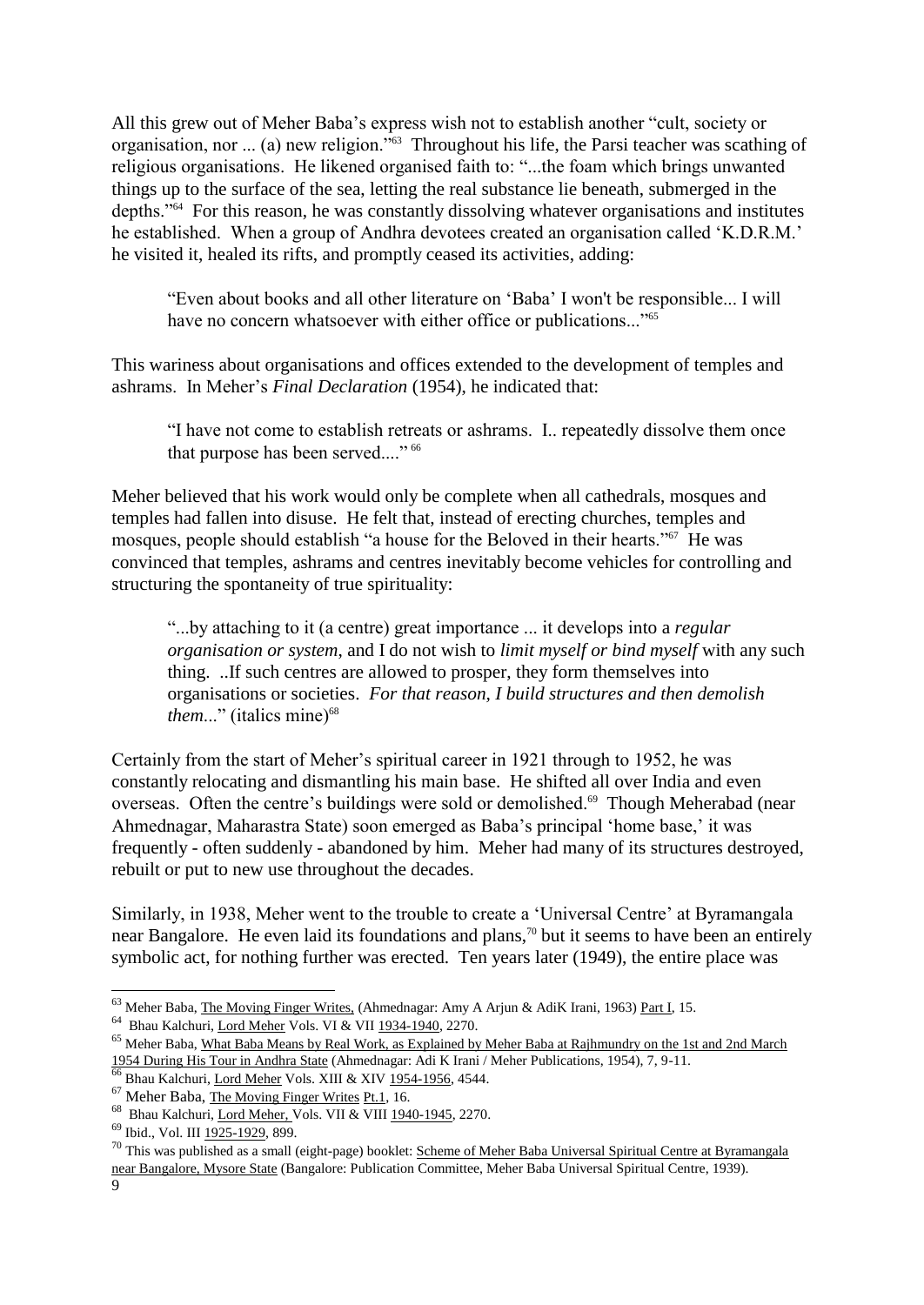sold to a follower. Eventually this new owner had to abandon the place.<sup>71</sup> He visited Baba over the matter, only to be told: "I disposed of everything that was in my name in 1949. Still you regard this property as mine! So go and sell it...."<sup>72</sup> When followers in Australia built a house and hall in Baba's honour in 1958, Meher visited and named it. However, he immediately *reimbursed* all who had contributed money or labour to its construction, *and then gave the property back to the chief purchaser, explaining, "I hold no goods or* property."<sup>73</sup>

Thus although permanent centres did eventually arise (there are now dozens of permanent Baba centres around the world), and Baba himself saw them as useful and significant to a degree, he ultimately attributed them to his followers' needs and whims.<sup>74</sup> With a few exceptions, he seemed hostile to the entire process:

"You can establish one hundred centres for Baba, and I will have no concern with any of them. You yourselves will be concerned with them. It is all your concern, not  $\frac{1}{2}$  mine...<sup>75</sup> (italics mine)

This 'hostility' was particularly marked when disharmony erupted at centres. Meher would then order those involved to either patch up their differences or "dissolve"<sup>76</sup> or "close"<sup>77</sup> their centres, *and not open new centres*. 78

For the most part, the Baba movement today does not operate through centres, and those that exist have few (mostly voluntary) staff. Most of the hundreds of Baba centres in India and the West are not permanent. They are simply special rooms in ordinary homes, or halls that find temporary use as a meeting place. They tend to close or be relocated when followers move elsewhere. Similarly, 'Baba projects' and publications are not coordinated in any fashion, but are produced by sporadic, temporary alliances between various interested parties.

#### **g. No Homage; No Hierarchy?**

One of the most intriguing aspects of Meher Baba's multi-faith stance was it being undergirded by his repeated and extreme claims of being the *absolute spiritual authority* - God Incarnate (*Avatar, Messiah* etc.). Thus though he tried to democratize faiths, and do away with internal hierarchies amongst his own followers, he paradoxically expected "explicit obedience" from those closest to him.<sup>79</sup> This led to the unusual situation of placing himself as "elder brother" and "friend" and viewing "all (as) One with God"<sup>80</sup> yet at the same

<sup>&</sup>lt;sup>71</sup> D. V. Balakrishna Meher, The Glory of Meher Baba (Byramangala: MBUSC Publications, 1997), 108.

<sup>72</sup> ibid., 112.

<sup>&</sup>lt;sup>73</sup> John Grant, Practical Spirituality with Meher Baba (Sydney: Merwan, 1985), 101 & Bill Le Page, The Turning of the Key- Meher Baba in Australia (Ahmednagar: Sheriar, 1993), 114.

<sup>&</sup>lt;sup>74</sup> Bhau Kalchuri, Lord Meher Vols. XVII - XVIII 1960-1965, 6223.

<sup>&</sup>lt;sup>75</sup> Meher Baba, <u>What Baba Means by Real Work, as Explained by Meher Baba at Rajhmundry on the 1st and 2nd March</u> 1954 During His Tour in Andhra State (Ahmednagar: Adi K Irani/ Meher Publications, 1954), 7, 9-11.

<sup>&</sup>lt;sup>76</sup> Meher Baba, Warning from Meher Baba to His Lovers, (Ahmednagar: Adi K Irani, 1957), 14.

<sup>77</sup> Bhau Kalchuri, Lord Meher Vols. XVII & XVIII 1960 - 1964, 6081.

<sup>78</sup> Meher Baba, Warning from Meher Baba to His Lovers, 14.

<sup>79</sup> Gangaram Linbaji Pawar et al, The Combined Diary (7 February 1927), 113.

<sup>80</sup> Meher Baba, The Fiery Free Life (Ahmednagar: Meher Publications, 1952), 5-6.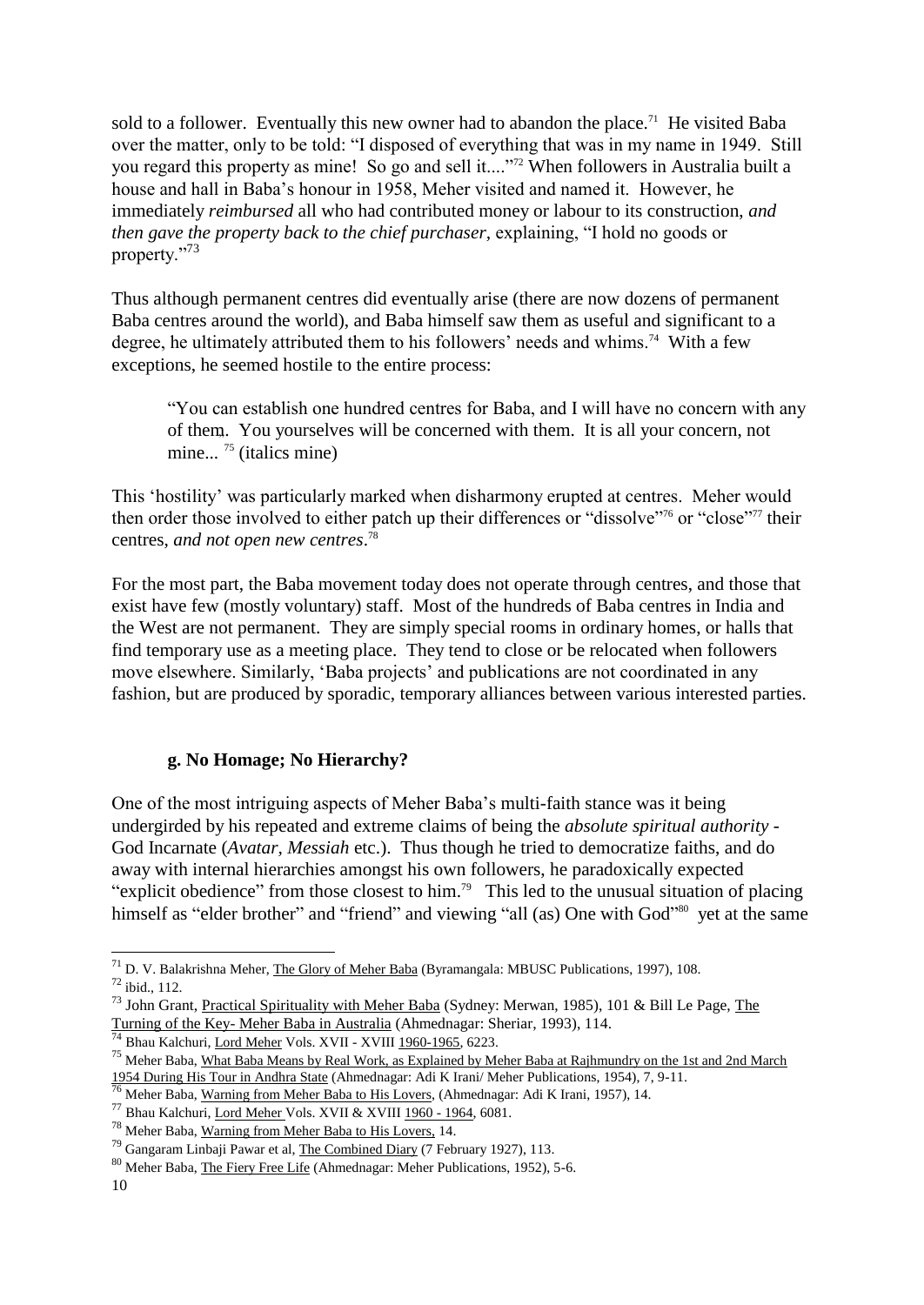time being incredibly firm on his closest disciples precisely adhering to his instructions and requests.

Nevertheless, Meher did carry his ideals of equality into his own daily activities. It is well known that he personally shouldered many of the mundane tasks at his centre at Meherabad. For instance, he regularly swept, ground grain, cleaned the toilets (scooping out tins of human waste), changed bed linen, and joined the others in washing, feeding and toileting the residents of centre's hospitals and schools.

Perhaps more radical than this was that he managed for the most part to avoid the customary homage gurus, school teachers, political leaders and even one's parents or spouse enjoy in India. This involved matters such as falling at the feet and garlanding persons one esteemed. In pursuit of equality, Meher forbade people bowing to him.<sup>81</sup> He also stopped people from garlanding him, <sup>82</sup> explaining:

"… to chant my *arti*, perform my *puja*, garland me, offer me fruits and sweets and bow down to me means absolutely nothing. It is wastage of money on goods... and a sheer wastage of breath and energy..."<sup>83</sup>

One of the major rules of early Meherabad was: "falling at the feet of Meher Baba is strictly prohibited."<sup>84</sup> This seems to have been nevertheless broken by many visitors, for by 1949, Meher gave this as a principal condition (No. 25) of being a 'Companion' in his New Life wanderings: "you will not... create circumstances that might invite homage to me."<sup>85</sup>

Ghani's *Diary of the New Life* records that whenever anyone tried to throw themselves at Baba's feet, he stopped them and bowed to them.<sup>86</sup> At one time, Meher threatened to close Meherabad's school and other institutes if people persisted in bowing to him. He also warned that he would "beat himself" if anyone tried to take his *darshan* (the Indian custom of 'viewing the Master,' usually in a worshipful manner).<sup>87</sup> When, on 21 October 1926: "someone once again broke the order not to pay respects... (Baba) seemed to be very disgusted ...with such slips repeated again and again."<sup>88</sup>

In his later years, we do find Meher Baba succumbed to these traditions, but it does not seem to have been the norm. Even in the midst of it, Meher is reported as signing: "I am so fed up with all this bowing down."<sup>89</sup> He routinely refused 'guru thrones' set up in his honour - only sitting on them momentarily, or if he needed to sit high so that others could see him,

<sup>&</sup>lt;sup>81</sup> Eruch Jessawala, D.E. Stevens (ed.), Tales from the New Life with Meher Baba Narrated by Eruch, Mehera, Mani and Meheru (Berkeley: the Beguine Library, 1976), 148.

 $82$  ibid., 4333 and Vols. XIII - XIV 1954-1956, 4798.

<sup>83</sup> Meher Baba, What Meher Baba Means by Real Work (Ahmednagar: Adi K. Irani/ Meher Publications, April 1954), 2.

<sup>84&</sup>lt;sup>k</sup> Ramioo Abdulla, Ramjoo's Diaries 1922-1929 – A Personal Account of Meher Baba's Early Work, (Walnut Creek: Sufism Reoriented, 1979), 18-19.

<sup>85</sup> Swami Satya Prakash Udaseen, ed., The New Life of Avatar Meher Baba and His Companions (A Compilation of all the 34 New Life Circulars) (Hyderabad: The Meher Vihar Trust, 1967), 71.

<sup>86</sup> Dr Abdul Ghani Munsiff, Diary of the New life of Meher Baba and His Companions (from 16th October 1949 to 21st January 1950) (n/d, n/p), 69, 73.

<sup>87</sup> Bhau Kalchuri, Lord Meher Vol. III 1925-1929, 870.

<sup>88</sup> Gangaram Linbaji Pawar et al, The Combined Diary (21 October 1926), 378.

<sup>89</sup> Bhau Kalchuri, Lord Meher Vols. XI - XII 1952-1954, 4320.

<sup>11</sup>